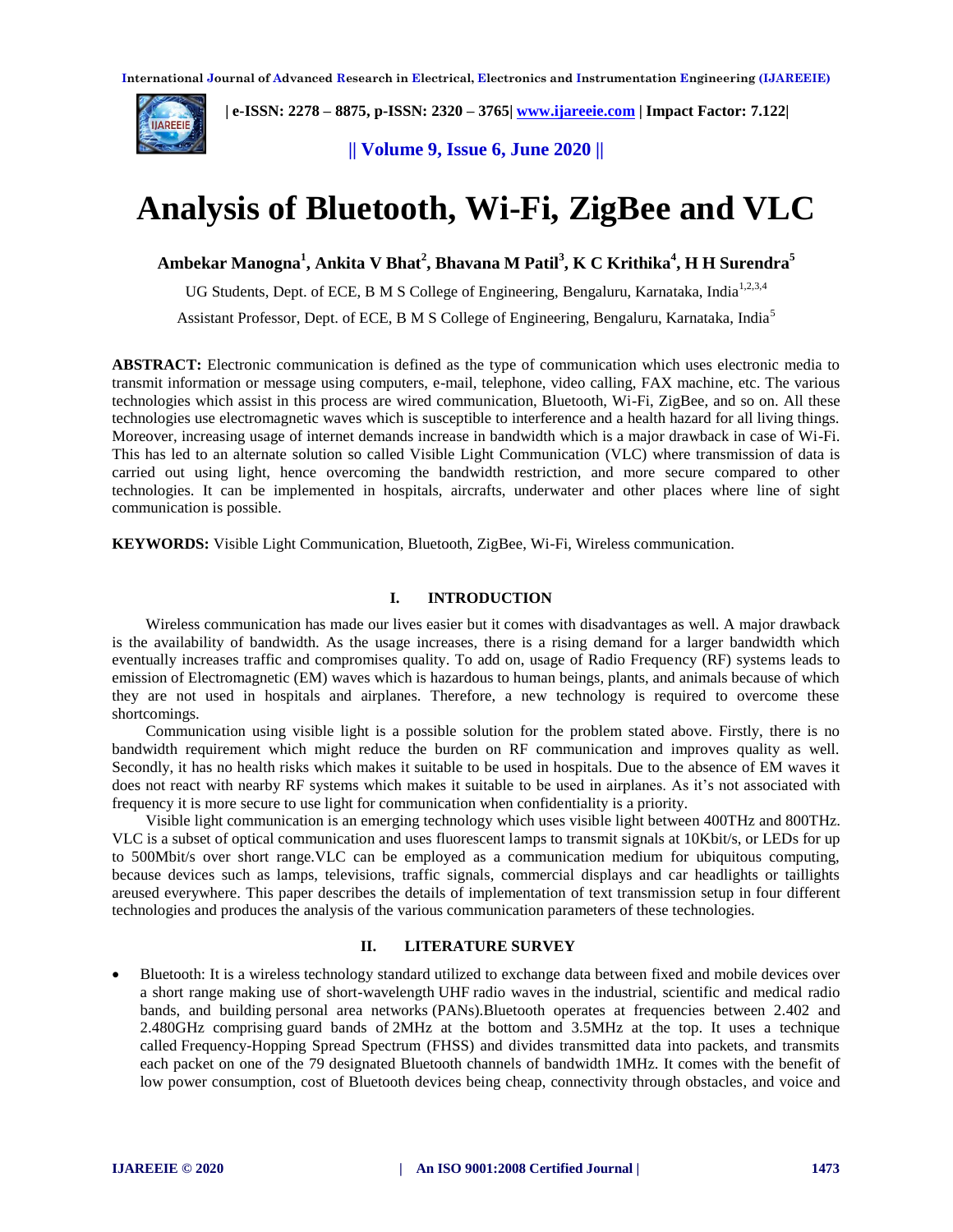

 **| e-ISSN: 2278 – 8875, p-ISSN: 2320 – 3765| [www.ijareeie.com](http://www.ijareeie.com/) | Impact Factor: 7.122|** 

## **|| Volume 9, Issue 6, June 2020 ||**

data exchange over Bluetooth enabled headphones, speakers, mouse, keyboard and so on. It also comes along with drawbacks such as short range communication, less secure, and lower bandwidth.

- Wi-Fi: Wi-Fi, which stands for wireless fidelity, is a wireless communication protocol that permits appliances to connect without using direct cables with the help of access points or Wi-Fi routers.A Wi-Fi router is an electronic networking appliance that transmits data packets to computer networks, thus providing Internet access to a myriad of devices connected to it. Wi-Fi comes with 2.4GHz band and  $1 - 2Mbps$  data rate for 802.11 IEEE standard which employs FHSS or DSSS encoding scheme. When we consider 802.11a IEEE standard, it comes with a 5GHz band and up to 54Mbps data rate which employs OFDM encoding scheme. This network is convenient providing seamless connectivity, enhanced productivity by enabling usage of network by many users, mobility and easy reconfiguration in case of new users. However, it also poses security threats, comes with limited bandwidth availability which increases the burden on the network and is hazardous to the health of living things. It is mainly deployed in work environment, educational institutions and in IoT.
- ZigBee: ZigBee technology is specifically used for control and sensor networks on IEEE 802.15.4 standard for wireless personal area networks (WPANs). It operates at 868MHz, 902-928MHz and 2.4GHz frequencies covering 10-100 meters of distance. The data rate of 250Kbps is suitable for periodic as well as intermediate two-way exchange of data between collectors and sensors. This system is cheaper and simpler than the other proprietary short-distance sensor networks with long battery life, less power consumption, and easy implementation and installation. The disadvantages in this case are low data rate, security issue in case of confidential information, and not feasible foroutdoor usage due to short coverage capability. It is mainly used in home automation and smart grid monitoring.
- Visible Light Communication (VLC): The RF communication is affected by intervention and issues related to high latency along with therequirement of a separate setup for transmitting and receiving RF waves. Visible Light Communication (VLC) is chosen as a preferred communication technique to overcome these limitations, the reason being its large bandwidth availability and resistance to interference from electromagnetic devices. VLC systems use visible light spectrum for communication that occupy the wavelength ranging from 380 nm to 750 and the corresponding frequency spectrum of 430 THz to 790 THz. The VLC receiver only receives signals from the transmitter resided in the same room i.e. supports only Line of Sight (LOS) communication which gets rid of the security issues that one faces in RF communication. As a visible light source can be used for bothlighting and communication, no extra power is required for communication purpose and is not hazardous to the health of living things as well. Major drawbacks of VLC are interference from ambient source of light in the surrounding, inability to support LOS communication, and short range of communication. It can mainly be used in Li-Fi, hospitals, aircrafts, vehicle to vehicle communication and underwater communication.

#### **III. PROPOSED METHODOLOGY AND DISCUSSION**

Considering the drawbacks of Bluetooth, ZigBee, and Wi-Fi, we propose to use VLC where the data is sent over a short range with LOS communication and in places like hospitals and aircrafts where EM waves poses health threat and interferes with other EM devices. The system consists of a simple transmitter and receiver. The transmitter is made up of data source, microcontroller, and an LED. The receiver, on the other hand, includes LDR, microcontroller, and data sink.

The data is input from the data source to the microcontroller which converts it into binary format as the modulation technique used in VLC is On-Off Keying (OOK). At the output of the transmitter input data is converted into variations of light intensity using OOK. The LDR in the receiver captures the change in this light intensity and converts the electrical signals into binary data with the assistance of a comparator. This is further passed on to the microcontroller which decodes the binary into the analog form and is sent to the data sink.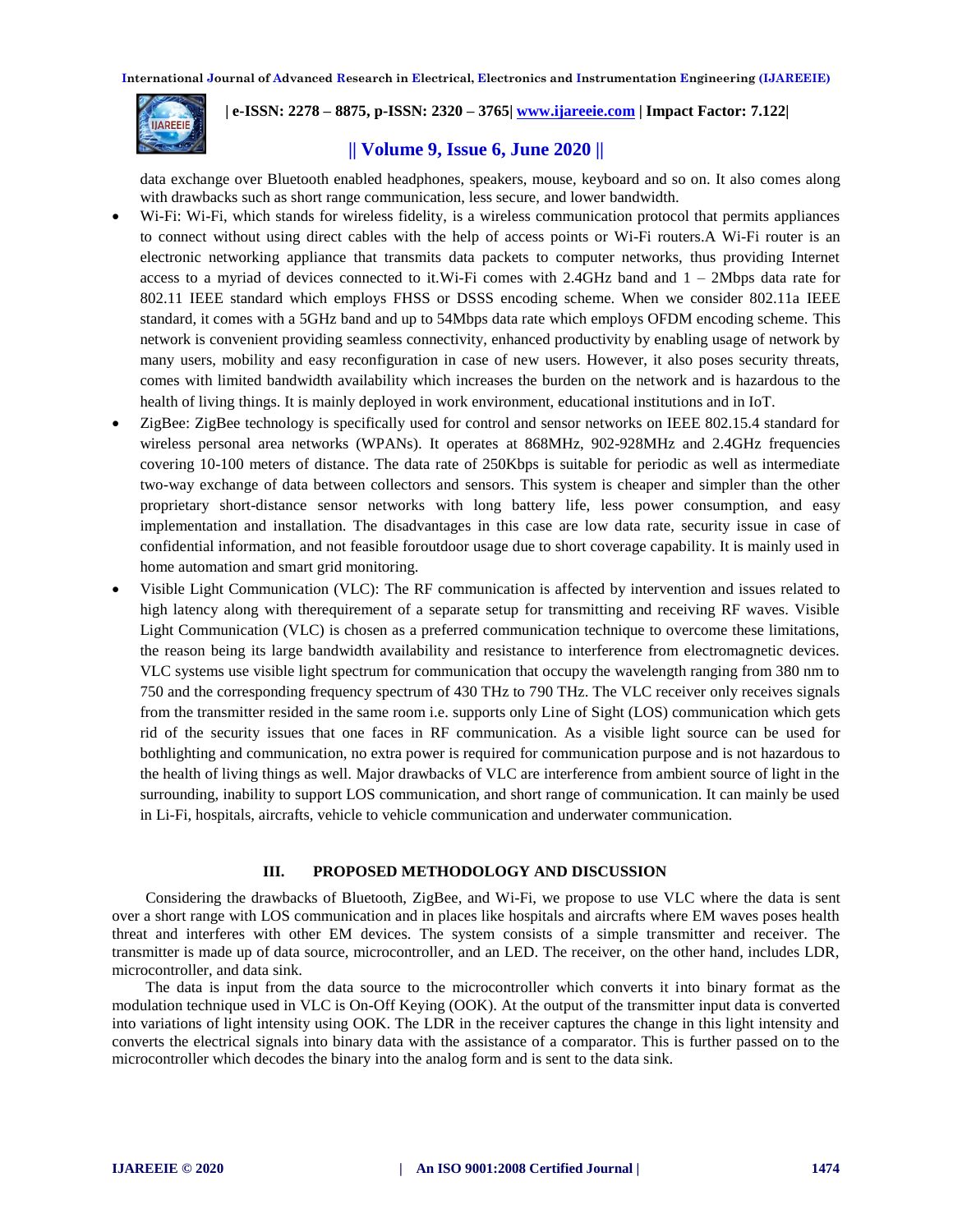

 **| e-ISSN: 2278 – 8875, p-ISSN: 2320 – 3765| [www.ijareeie.com](http://www.ijareeie.com/) | Impact Factor: 7.122|** 

**|| Volume 9, Issue 6, June 2020 ||** 



Figure 1: Block diagram of VLC

### **IV. EXPERIMENTAL RESULTS**

To analyze the communication parameters of the four technologies, we tried simulating simple text transmission of data. The observed results in each case are as follows:

- Bluetooth- Observations made by simulation of Bluetooth technology:
	- 1) It can lose connection in certain condition such as when the devices are not in range.
	- 2) It is easy to design, cost efficient and communication is free if the device has installed Bluetooth.
	- 3) Data rate of Bluetooth is less compared to Wi-Fi but it has capacity to transmit different kinds of data including audios and videos.
	- 4) Security is poor in Bluetooth technology when compared to other technologies as any device within the range of the sender can receive the data. However, an option to disable Bluetooth's discoverability feature is always available. The sender can send identification signals to all devices within range, inviting for a connection. The receiver can remove Bluetooth connection settings on devices paired with unknown accessories to avoid data considered as threat.



Figure 2: Simulation of Bluetooth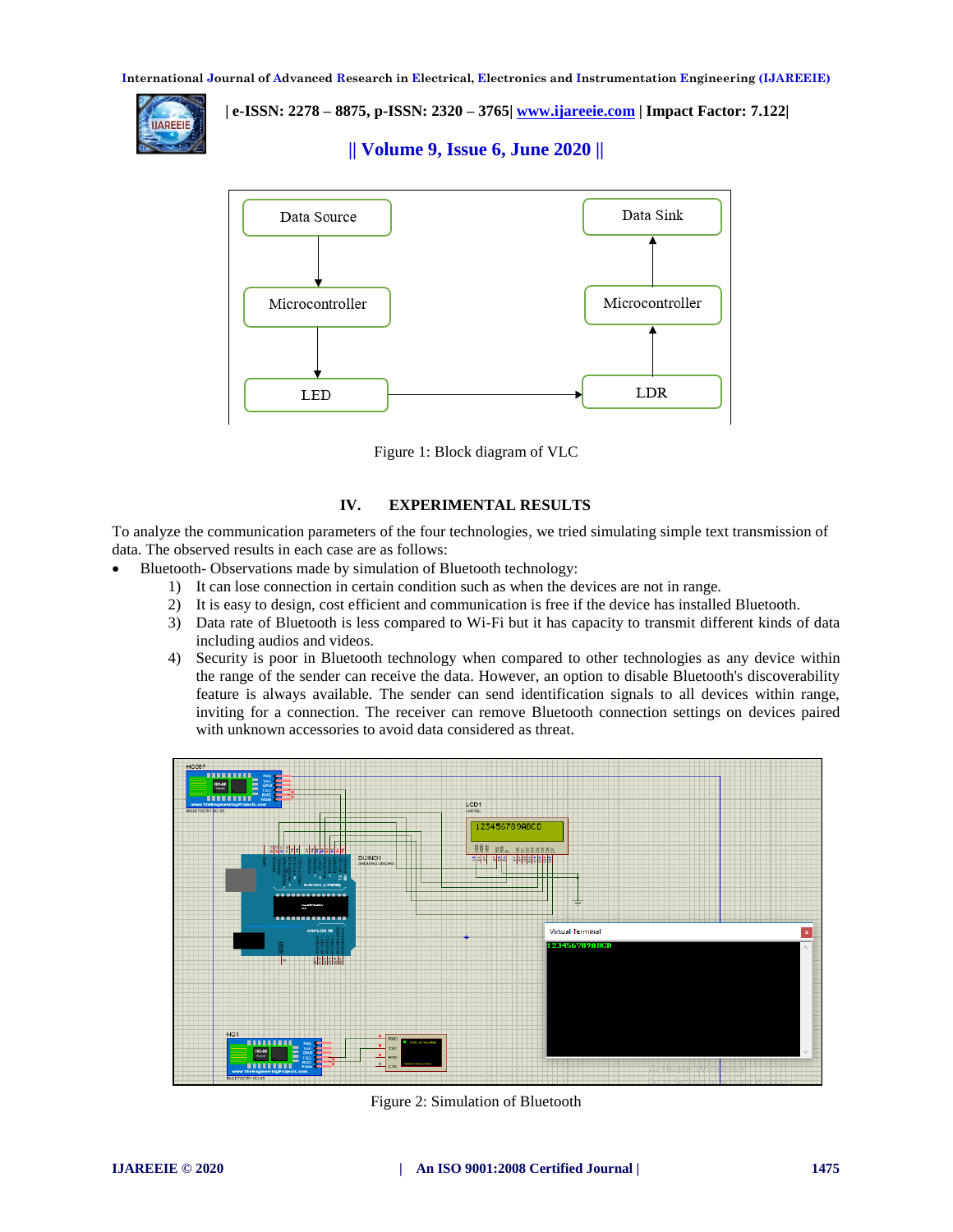

 **| e-ISSN: 2278 – 8875, p-ISSN: 2320 – 3765| [www.ijareeie.com](http://www.ijareeie.com/) | Impact Factor: 7.122|** 

## **|| Volume 9, Issue 6, June 2020 ||**

- Wi-Fi Simulation of Wi-Fi module entirely is impossible as the Wi-Fi module (ESP8266) is required to connect physically to the Wi-Fi access. Therefore, the simulation in this case was achieved using RF module. Observations made while simulating RF wireless communication:
	- 1) Once the library is installed it is easy to develop and design as it has few pins and can be interfaced with most of the components
	- 2) The range limited to 30 meters as beyond this the signal strength reduces.
	- 3) The speed of transmission is faster than most of the other technologies.
	- 4) This can be implemented anywhere as the RF signals are capable of penetrating walls, hence need not be a route directly from transmitter to receiver.



Figure 3: Simulation of Wi-Fi

- ZigBee Observations made through simulation of ZigBee technology:
	- 1) It can be easily designed because of only two terminals on the module.
	- 2) It cannot be implemented outdoors because of short range communication.
	- 3) It requires virtual connection between receiver and transmitter which is hard to maintain under all circumstances.
	- 4) It cannot have many end devices.
	- 5) ZigBee has low transmission rate and it is risky to use this technology for highly secured communication.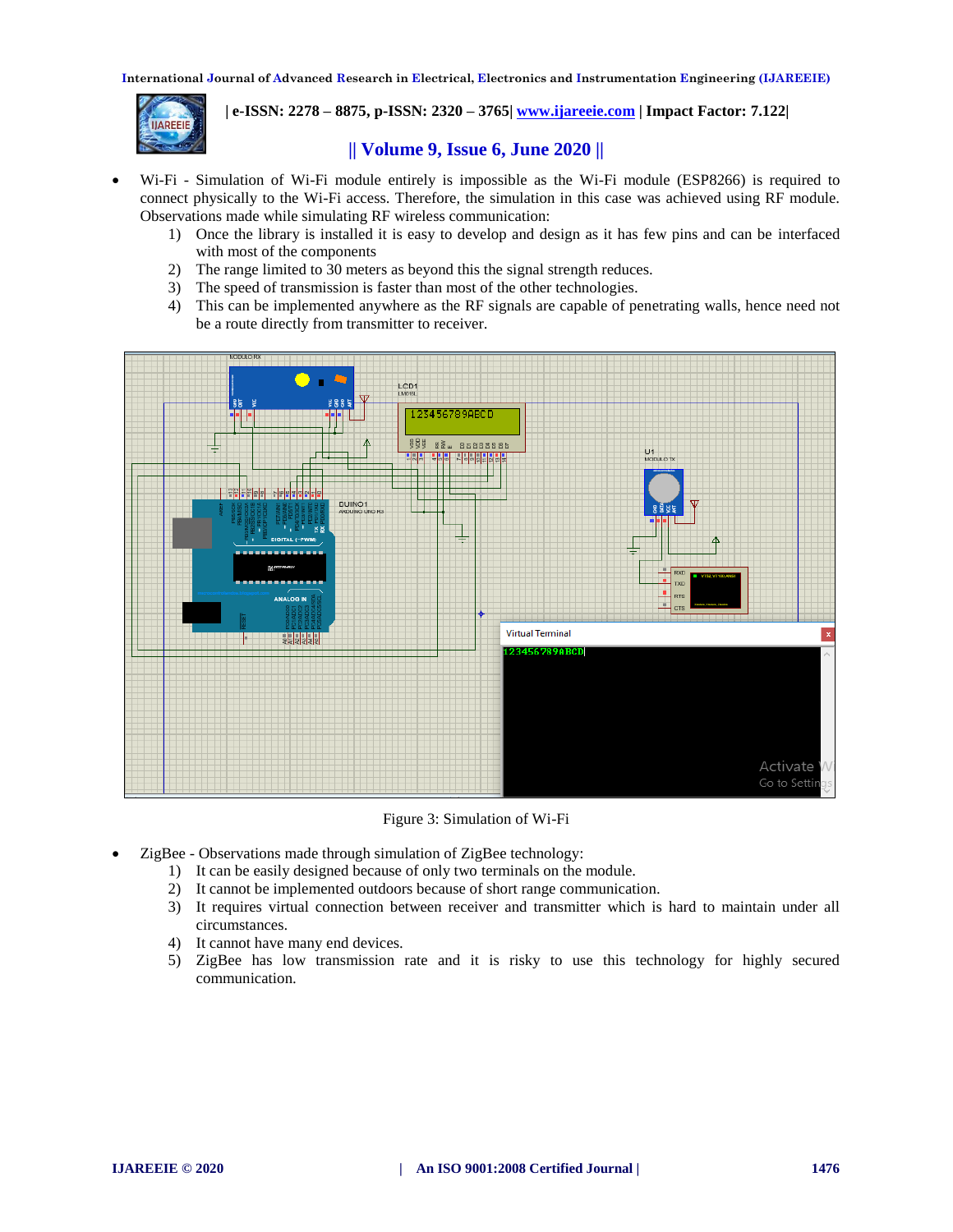

 **| e-ISSN: 2278 – 8875, p-ISSN: 2320 – 3765| [www.ijareeie.com](http://www.ijareeie.com/) | Impact Factor: 7.122|** 

**|| Volume 9, Issue 6, June 2020 ||** 



Figure 4: Simulation of ZigBee

- VLC Observations made from simulation and hardware implementation for VLC:
	- 1) The whole circuit cannot be simulated unlike other technologies because LDR functionality cannot be simulated.
	- 2) The system works until the receiver is in the range of light of the transmitter.
	- 3) The cost of the hardware implementation is economic compared to other technologies.
	- 4) The data cannot be transmitted when the path of light is obstructed which makes this method more secure.



Figure 5: Hardware implementation of VLC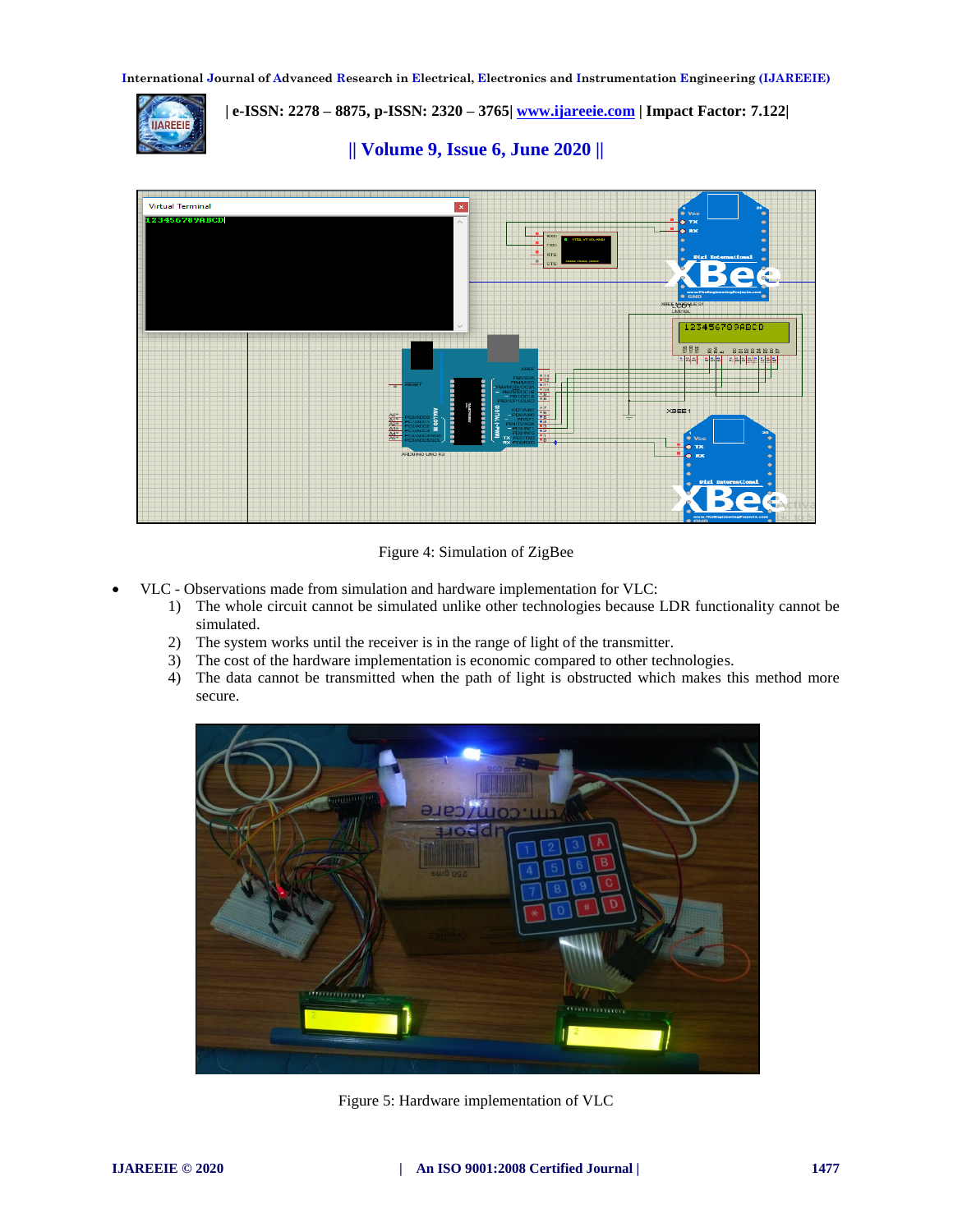

 **| e-ISSN: 2278 – 8875, p-ISSN: 2320 – 3765| [www.ijareeie.com](http://www.ijareeie.com/) | Impact Factor: 7.122|** 

**|| Volume 9, Issue 6, June 2020 ||** 

From the above observations we have analyzed the following:



Figure 6:Graphical analysis of communication parameters

| <b>Parameter</b>     | <b>Bluetooth</b>                                                  | <b>ZigBee</b>                                                      | Wi-Fi                                                             | <b>VLC</b>                                                                      |
|----------------------|-------------------------------------------------------------------|--------------------------------------------------------------------|-------------------------------------------------------------------|---------------------------------------------------------------------------------|
| Range                | 10 <sub>m</sub>                                                   | $10m-20m$                                                          | 45m-100m                                                          | Around 5cm (as per<br>the hardware setup<br>shown above)                        |
| Data Rate            | 3Mbps                                                             | 20-250kbps                                                         | 11Mbps-450Mbps                                                    | Upto 100Gbps                                                                    |
| Frequency(Bandwidth) | 2.402 GHz -<br>2.480 GHz                                          | $2.4$ GHz                                                          | 2.4GHz and 5GHz<br>bands                                          | 300GHz                                                                          |
| Energy efficiency    | Low power<br>consumption<br>battery driven<br>technology          | Low power<br>consumption<br>technology                             | Need to configure<br>router by<br>connecting to<br>power source   | Energy efficient<br>technology as LED<br>uses less energy                       |
| Cost                 | Cheap                                                             | Moderate                                                           | Expensive                                                         | Cheaper                                                                         |
| Privacy(Security)    | Requires<br>consumer's<br>consent to pair<br>but poor<br>security | Highly risky<br>to be used for<br>official private<br>information. | Does not ask<br>consumers'<br>permission<br>explicitly.           | Consumer can<br>choose to receive<br>data. Suitable for<br>private information. |
| Compatibility        | All Bluetooth<br>enabled<br>devices                               | Devices must<br>support<br>ZigBee<br>protocol                      | Compatible with<br><b>WLAN 802.11</b><br>a/b/g/n/ac/ad<br>devices | Compatible with<br>IrDa devices                                                 |

Table 1:Comparison of the four technologies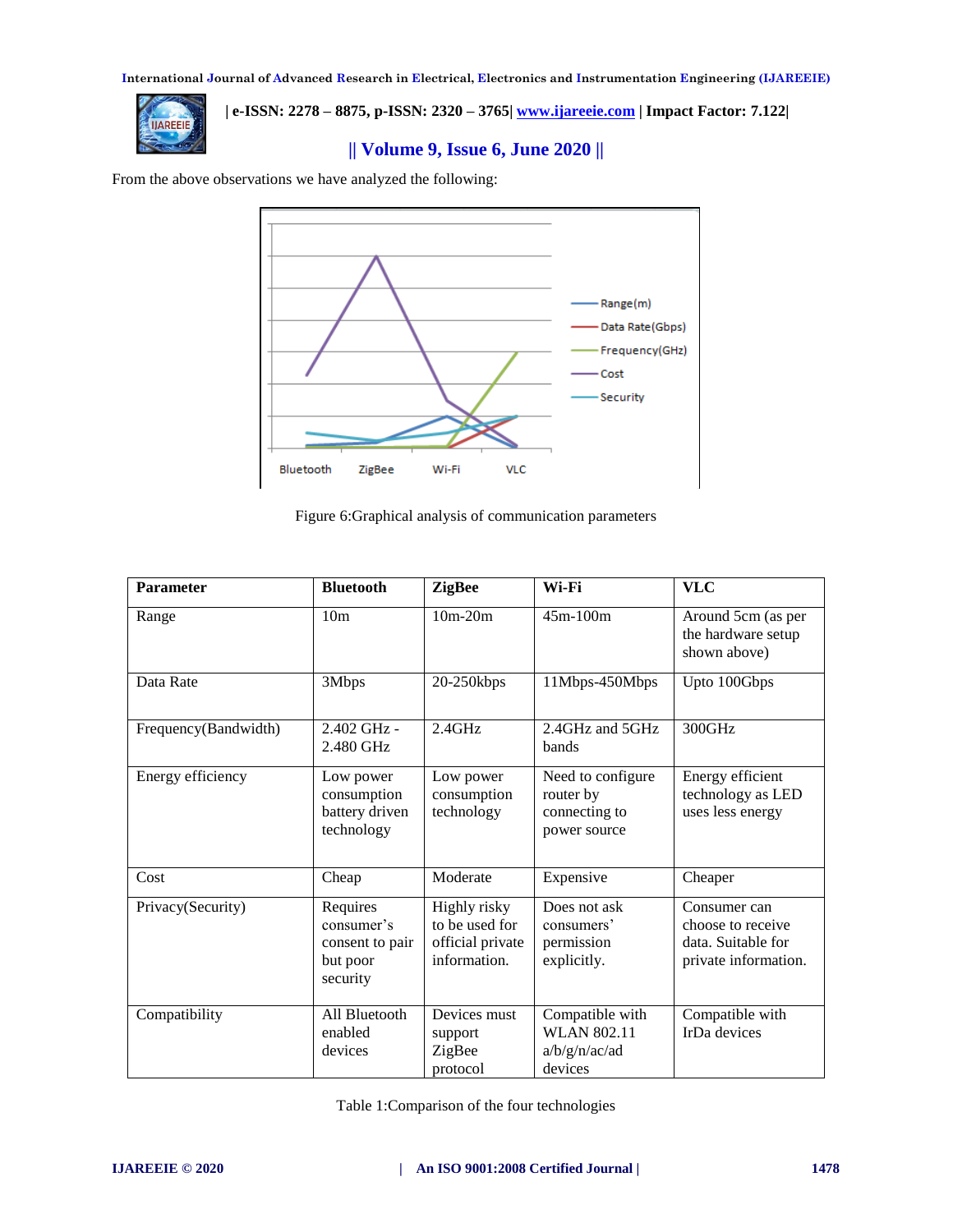

 **| e-ISSN: 2278 – 8875, p-ISSN: 2320 – 3765| [www.ijareeie.com](http://www.ijareeie.com/) | Impact Factor: 7.122|** 

**|| Volume 9, Issue 6, June 2020 ||** 

## **V. FUTURE WORK**

Light Fidelity or Li-Fi is a visible light communication that is built on an idea of using light bulbs as routers. With faster transmission rate and its capability to maintain private information, we can surely see this technology being the future of Internet. With increasing connection to the internet every day, we can expect traffic issues in the current technology setup. However, with the help of existing light bulb we can have access to faster and secured technology without the interference with radio signals. There are multiple applications of Li-Fi proposed, such as, Military, Underwater communication, Vehicle to Vehicle communication, Internet of Things, Street Lighting etc.

The following block diagram showcases Li-Fi used in home automation. There are few disadvantages of Li-Fi as well. It cannot be used outdoor easily because of sunlight or in darkness in the absence of LED bulbs. However, with the combination of different technology we can develop a home automation design that overcomes disadvantages and uses advantages of these technologies to the fullest. Home Automation or Smart Home controls appliances, lighting, climate and home security systems. Wi-Fi can be used to control the environment around and security systems that can help us in maintaining required ambience at home. ZigBee with mesh topology and its support to multiple nodes on single network will enable us to use it in controlling different appliances like HVAC systems. Bluetooth on the other hand can be used to control different low powered devices that do not require lot of bandwidth. Li-Fi can be used to control appliances where security is a key as Wi-Fi is prone to hacking. With Li-Fi we can download about five movies standing under a light bulb for a minute.



Figure 7:Home automation using the four technologies

#### **VI. CONCLUSION**

We can conclude that VLC can be implemented in places where EM waves seem to be harmful and the communication is LOS. This helps in taking the load off other technologies which can be put to use in more essential situations. The VLC setup has been tested for transmitting image, audio and video as well which shows that transmission of large data is possible by using light. To increase the range of communication, an array of LEDs or LED bulbs with higher intensity can be used at the transmitter side and an array of photo detectors with higher sensitivity can be used at the receiver side.